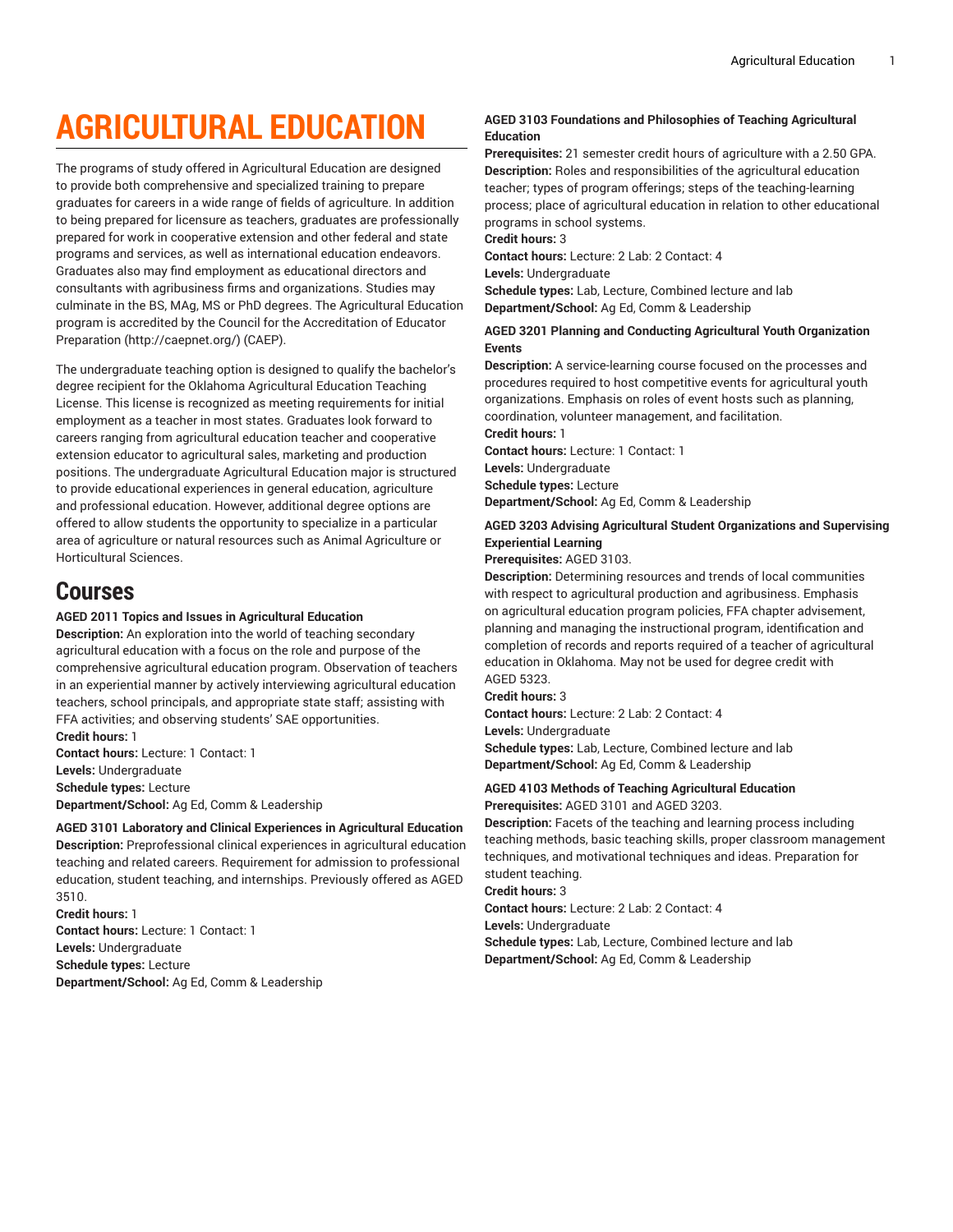### **AGED 4113 Laboratory Instruction in Agricultural Education**

**Prerequisites:** AGED 3101 and AGED 3203 and EPSY 3213 (or EPSY 3413) and SPED 3202 and concurrent enrollment in AGED 4103 and AGED 4200 and full admission to the University Professional Education program. **Description:** Methods of teaching agricultural education in a laboratory setting. A study of laboratory safety instruction, methods of teaching, and application of technical agricultural skills to the secondary program. **Credit hours:** 3

**Contact hours:** Lecture: 2 Lab: 2 Contact: 4 **Levels:** Undergraduate

**Schedule types:** Lab, Lecture, Combined lecture and lab **Department/School:** Ag Ed, Comm & Leadership

### **AGED 4200 Student Teaching in Agricultural Education**

**Prerequisites:** AGED 4103; EPSY 3213 or EPSY 3413; SPED 3202; Concurrent enrollment in AGED 4113; full admission to the University Professional Education program.

**Description:** Full-time directed experience in an approved agricultural education department. Applications of methods and skills in agricultural education as related to selecting, adapting, utilizing, and evaluating curriculum materials and experiences to meet educational goals and facilitate learning for individual students. Roles, responsibilities, and organization and operation of school systems. Offered for variable credit, 1-9 credit hours, maximum of 9 credit hours.

**Credit hours:** 1-9 **Contact hours:** Contact: 1-9 Other: 1-9 **Levels:** Undergraduate **Schedule types:** Independent Study **Department/School:** Ag Ed, Comm & Leadership

### **AGED 4203 Professional Development in Agricultural Education**

**Prerequisites:** AGED 4103; EPSY 3213 or EPSY 3413; SPED 3202. **Description:** Professional preparation and development for careers as agricultural educators. Professional correspondences, interviewing, networking, and other employability skills. Reflection and evaluation of instruction, project supervision and advising of youth leadership development organizations. May not be used for degree credit with AGED 5333.

**Credit hours:** 3 **Contact hours:** Lecture: 3 Contact: 3 **Levels:** Undergraduate **Schedule types:** Lecture **Department/School:** Ag Ed, Comm & Leadership

### **AGED 4300 Agricultural Education Internship**

**Prerequisites:** Consent of instructor.

**Description:** Supervised internship experience with approved enterprises in agriculture, natural resources, and/or youth development. Regular written reports and final presentation required. Offered for variable credit, 1-6 credit hours, maximum of 6 credit hours. **Credit hours:** 1-6

**Contact hours:** Contact: 1-6 Other: 1-6 **Levels:** Undergraduate

**Schedule types:** Independent Study **Department/School:** Ag Ed, Comm & Leadership

### **AGED 4713 International Programs in Agricultural Education and Extension (I)**

**Description:** World hunger and its root causes. The function of international agencies, organizations, foundation and churches in improving the quality of life for people of the developing nations. Roles of agricultural education and extension at all levels for enhancing the effectiveness of indigenous programs of rural development and adult education.

**Credit hours:** 3 **Contact hours:** Lecture: 3 Contact: 3 **Levels:** Undergraduate **Schedule types:** Lecture **Department/School:** Ag Ed, Comm & Leadership

### **AGED 4990 Seminar and Problems in Agricultural Education**

**Description:** Small group and/or individual study and research in problems relating to programs of occupational education in agriculture. Offered for variable credit, 1-3 credit hours, maximum of 6 credit hours. **Credit hours:** 1-3

**Contact hours:** Contact: 1-3 Other: 1-3 **Levels:** Undergraduate **Schedule types:** Independent Study **Department/School:** Ag Ed, Comm & Leadership

#### **AGED 5102 Creative Component in Agricultural Education**

**Prerequisites:** AGED 5983 or equivalent; consent of instructor. **Description:** Independent research or project management under the direction and supervision of a major adviser. **Credit hours:** 2 **Contact hours:** Lecture: 2 Contact: 2 **Levels:** Graduate **Schedule types:** Lecture **Department/School:** Ag Ed, Comm & Leadership

### **AGED 5123 Adult Programs in Agricultural and Extension Education Description:** Determining adult needs, priorities, participation in

educational activities, and adoption of new ideas and practices. Designing, organizing, conducting, and evaluating adult education programs in agricultural and extension education. **Credit hours:** 3

**Contact hours:** Lecture: 3 Contact: 3 **Levels:** Graduate **Schedule types:** Lecture **Department/School:** Ag Ed, Comm & Leadership

#### **AGED 5203 Grant Seeking**

**Prerequisites:** Graduate standing or consent of instructor. **Description:** External funding proposal development for foundation and government agencies. Conceptualizing projects, identifying funding sources, and develop proposals that follow RFP guidelines including a literature review, need for the project, approach, timeline and budget. Previously offered as AGED 5202.

**Credit hours:** 3 **Contact hours:** Lecture: 3 Contact: 3 **Levels:** Graduate **Schedule types:** Lecture **Department/School:** Ag Ed, Comm & Leadership

#### **AGED 5300 Extension Tchg Meth**

**Credit hours:** 1-24 **Contact hours:** Lecture: 1-24 Contact: 1-24 **Levels:** Graduate **Schedule types:** Lecture **Department/School:** Ag Ed, Comm & Leadership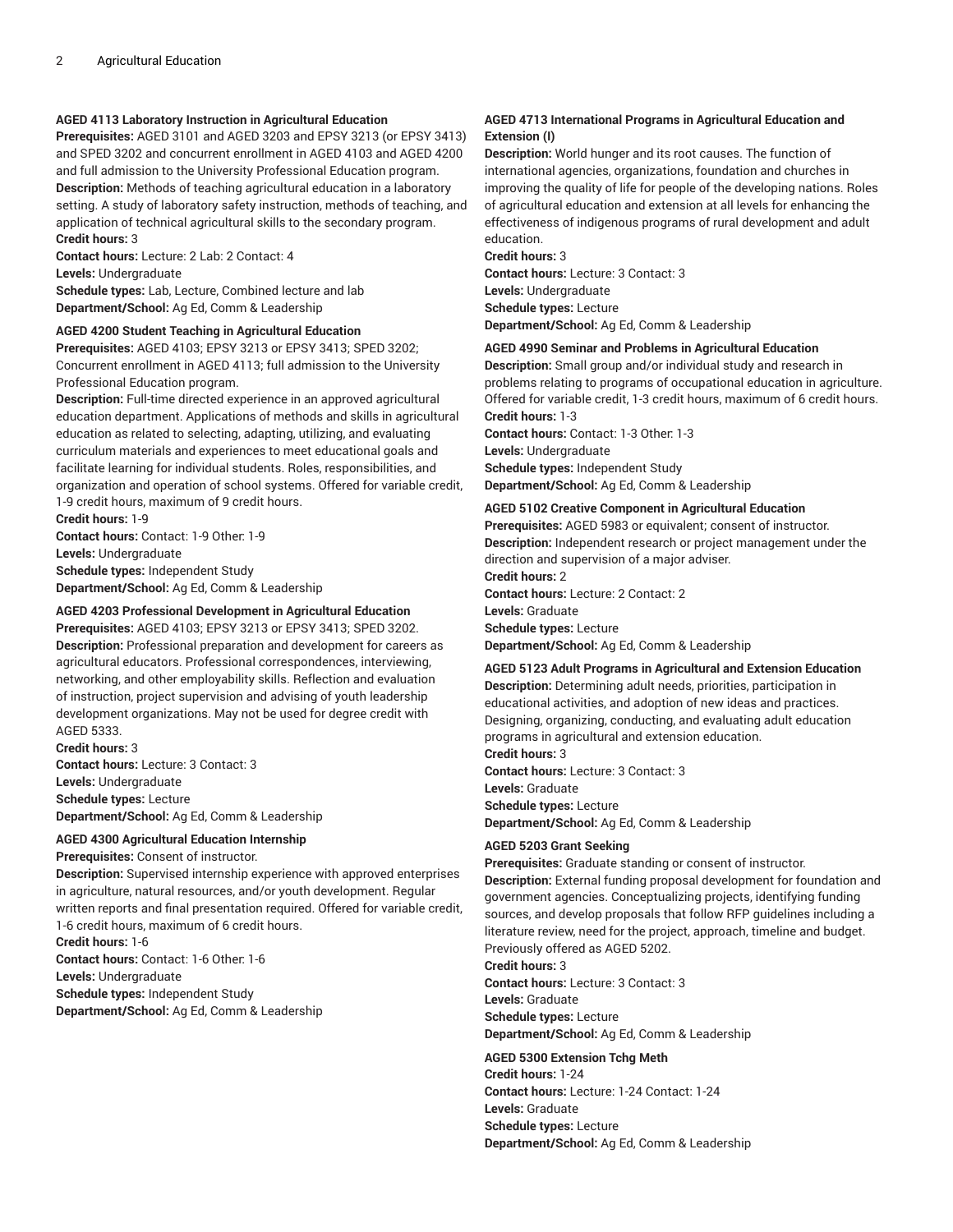### **AGED 5311 Laboratory and Clinical Experiences in Agricultural Education for Graduate Students**

**Prerequisites:** Graduate Standing.

**Description:** Preprofessional clinical experiences in agricultural education teaching and related careers. Study of research literature related to school-based agricultural education. Requirement for admission to professional education and student teaching. For graduate students pursuing teacher certification.

**Credit hours:** 1

**Contact hours:** Lecture: 1 Contact: 1 **Levels:** Graduate **Schedule types:** Lecture

**Department/School:** Ag Ed, Comm & Leadership

### **AGED 5313 Foundations and Philosophies of Teaching Agricultural Education for Graduate Students**

### **Prerequisites:** Graduate Standing.

**Description:** Study of educational philosophers impacting school-based agricultural education, roles and responsibilities of the agricultural education teacher, types of program offerings, steps of the teacherlearning process, and the place of agricultural education in relation to other educational programs in school systems. For graduate students pursuing teacher certification. Same course as AGED 3013. **Credit hours:** 3

**Contact hours:** Lecture: 2 Lab: 2 Contact: 4

**Levels:** Graduate

**Schedule types:** Lab, Lecture, Combined lecture and lab **Department/School:** Ag Ed, Comm & Leadership

### **AGED 5323 Advising Agricultural Student Organizations & Supervising Experimental Learning for Graduate Student**

**Prerequisites:** Graduate Standing.

**Description:** Determining resources and trends of local communities with respect to agricultural production and agribusiness. Emphasis on agricultural education program policies, FFA chapter advisement, and supervision of experiential learning projects. Development of project for teaching agriculture. For graduate students pursuing teacher certification. Same course as AGED 3203.

**Credit hours:** 3

**Contact hours:** Lecture: 2 Lab: 2 Contact: 4 **Levels:** Graduate **Schedule types:** Lab, Lecture, Combined lecture and lab

**Department/School:** Ag Ed, Comm & Leadership

### **AGED 5333 Methods of Teaching Agricultural Education for Graduate Students**

### **Prerequisites:** Graduate standing.

**Description:** Facets of the teaching and learning process with an emphasis on the identification and integration of teaching methods in the school-based agricultural education curriculum. Preparation for the student teaching internship. For graduate students pursuing teacher certification. Includes exploration and application of research about teaching school-based agricultural education. Previously offered as AGED 5103.

### **Credit hours:** 3

**Contact hours:** Lecture: 2 Lab: 2 Contact: 4 **Levels:** Graduate **Schedule types:** Lab, Lecture, Combined lecture and lab

**Department/School:** Ag Ed, Comm & Leadership

### **AGED 5343 Professional Development in Agricultural Education**

**Prerequisites:** AGED 4103; EPSY 3213 or EPSY 3413; SPED 3202. **Description:** Professional preparation and development for careers as agricultural educators. Professional correspondences, interviewing, networking, and other employability skills. Reflection and evaluation of instruction, project supervision and advising of youth leadership development organizations. May not be used for degree credit with AGED 4203.

**Credit hours:** 3 **Contact hours:** Lecture: 3 Contact: 3 **Levels:** Graduate **Schedule types:** Lecture **Department/School:** Ag Ed, Comm & Leadership

### **AGED 5500 Directing Programs of Supervised Experience**

**Prerequisites:** Consent of instructor.

**Description:** Determining the supervised training needs and opportunities of individual students. Planning for supervision of agricultural education training programs and 4-H club projects. Analysis of training opportunities in production agriculture, agricultural businesses and individual career development. Offered for variable credit, 1-3 credit hours, maximum of 6 credit hours.

**Credit hours:** 1-3

**Contact hours:** Contact: 1-3 Other: 1-3 **Levels:** Graduate **Schedule types:** Independent Study **Department/School:** Ag Ed, Comm & Leadership

### **AGED 5623 Volunteer Management in Agricultural and Extension Education**

**Prerequisites:** Graduate standing.

**Description:** Concepts, theories and practices relevant to the management of volunteers with an emphasis on recruiting, managing, and training in formal or non-formal educational settings. **Credit hours:** 3

**Contact hours:** Lecture: 3 Contact: 3

**Levels:** Graduate

**Schedule types:** Lecture

**Department/School:** Ag Ed, Comm & Leadership

### **AGED 5703 Cultural Competency for Working in Agricultural and Extension Education**

**Prerequisites:** Graduate standing.

**Description:** Examination of strategies to increase intercultural intelligence, and cultural competence. Focus on concepts of cultural values and stereotypes, intercultural sensitivity, cultural differences, cultural transitions, and intercultural theories for agricultural and extension educators.

**Credit hours:** 3

**Contact hours:** Lecture: 3 Contact: 3 **Levels:** Graduate **Schedule types:** Lecture **Department/School:** Ag Ed, Comm & Leadership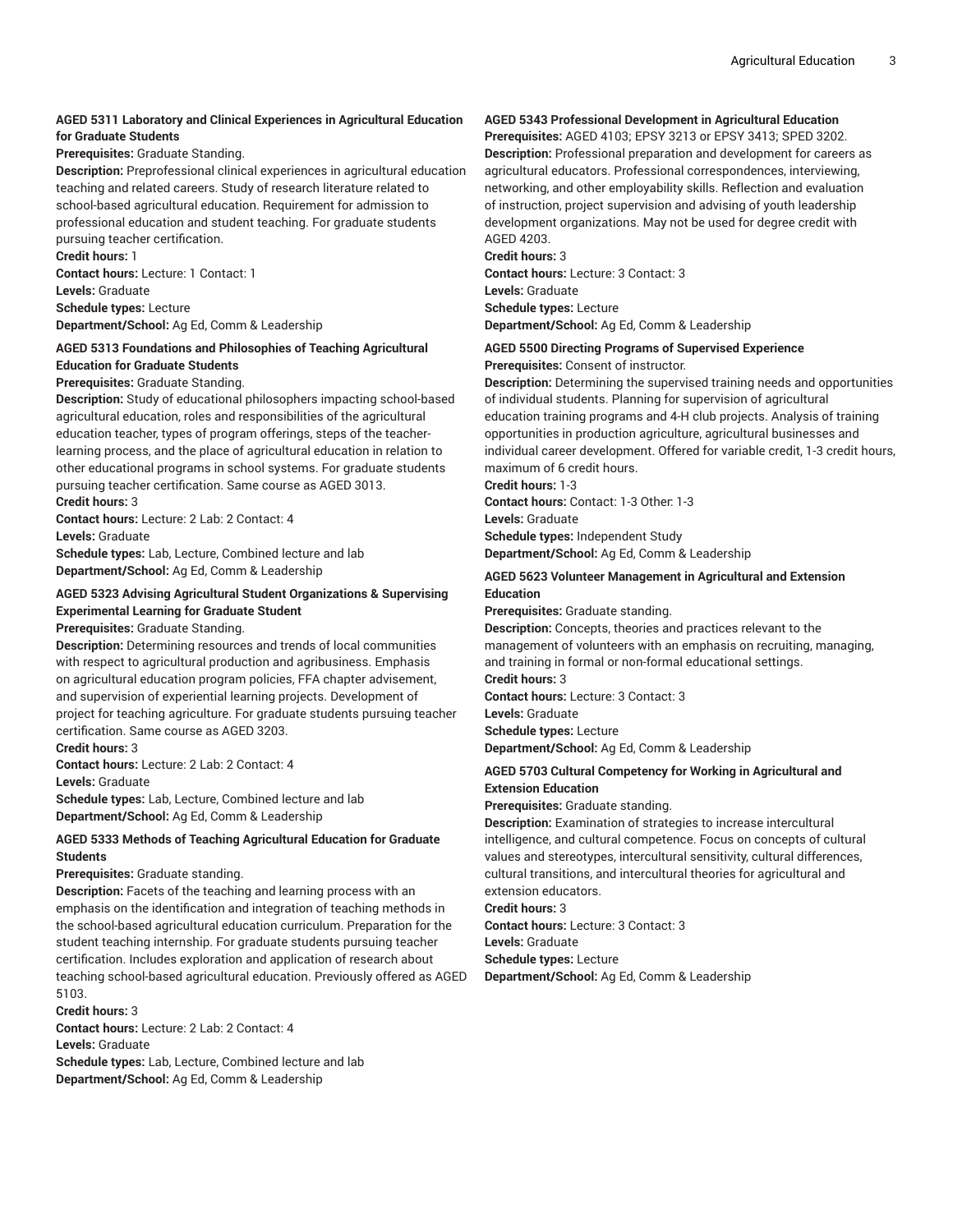### **AGED 5813 College Teaching of Agriculture and Natural Resources**

**Prerequisites:** Consent of instructor.

**Description:** Facets of the teaching-learning process used to teach agriculture and natural resources in higher education including teaching methods, instructional skills, application of instructional technology, student motivation, and evaluation of learning. Previously offered as AGED 6120.

**Credit hours:** 3 **Contact hours:** Lecture: 3 Contact: 3 **Levels:** Graduate **Schedule types:** Lecture **Department/School:** Ag Ed, Comm & Leadership

### **AGED 5823 Advanced Methods of Teaching Agriculture**

**Description:** Advanced concepts and methods relevant for both formal and informal presentations. Effects methods may have on individuals involved in the learning experience. Demonstrations of proficiency in use of various advanced methodologies, technologies and concepts. **Credit hours:** 3

**Contact hours:** Lecture: 3 Contact: 3 **Levels:** Graduate **Schedule types:** Lecture **Department/School:** Ag Ed, Comm & Leadership

### **AGED 5900 Graduate Internship in Agriculture**

**Prerequisites:** Admission to Master of Agriculture program; consent of graduate coordinator.

**Description:** Supervised internship in agricultural education, government agency, industry, Cooperative Extension, or not-for-profit organizations. Offered for variable credit, 1-6 credit hours, maximum of 6 credit hours.

**Credit hours:** 1-6

**Contact hours:** Contact: 1-6 Other: 1-6 **Levels:** Graduate

**Schedule types:** Independent Study **Department/School:** Ag Ed, Comm & Leadership

### **AGED 5990 Problems in Agricultural and Extension Education**

**Description:** Securing and analyzing data related to special problems or investigation in designated areas of agricultural education. Offered for variable credit, 1-3 credit hours, maximum of 8 credit hours. **Credit hours:** 1-3

**Contact hours:** Contact: 1-3 Other: 1-3 **Levels:** Graduate **Schedule types:** Independent Study **Department/School:** Ag Ed, Comm & Leadership

### **AGED 6103 History and Philosophical Foundations of Agricultural and Extension Education**

### **Prerequisites:** Graduate standing.

**Description:** History and philosophical foundations of agricultural and extension education. Philosophy and its role in life, rise of education in America, philosophical foundations of education in America, legislation having an impact on agricultural and extension education, education in agriculture and current issues in agricultural extension education. Previously offered as AGED 5820.

**Credit hours:** 3

**Contact hours:** Lecture: 3 Contact: 3 **Levels:** Graduate **Schedule types:** Lecture **Department/School:** Ag Ed, Comm & Leadership

### **AGED 6983 Qualitative Research Methods in Agricultural Education**

**Prerequisites:** Graduate standing, AGED 5983 or other graduate level social science research methods course.

**Description:** A comprehensive examination of qualitative research methods including identifying a problem, data collection, interpretative analysis, ensuring trustworthiness, theory construction and reporting. Previously offered as AGED 5303.

**Credit hours:** 3

**Contact hours:** Lecture: 3 Contact: 3 **Levels:** Graduate **Schedule types:** Lecture **Department/School:** Ag Ed, Comm & Leadership

# **Undergraduate Programs**

- [Agricultural](http://catalog.okstate.edu/ferguson-college-agriculture/agricultural-education/agricultural-business-economics-option-bsag/) Education: Agricultural Business and Economics, BSAG [\(http://catalog.okstate.edu/ferguson-college-agriculture/agricultural](http://catalog.okstate.edu/ferguson-college-agriculture/agricultural-education/agricultural-business-economics-option-bsag/)[education/agricultural-business-economics-option-bsag/\)](http://catalog.okstate.edu/ferguson-college-agriculture/agricultural-education/agricultural-business-economics-option-bsag/)
- Agricultural Education: Agricultural [Communications,](http://catalog.okstate.edu/ferguson-college-agriculture/agricultural-education/agricultural-communications-bsag/) BSAG [\(http://](http://catalog.okstate.edu/ferguson-college-agriculture/agricultural-education/agricultural-communications-bsag/) [catalog.okstate.edu/ferguson-college-agriculture/agricultural](http://catalog.okstate.edu/ferguson-college-agriculture/agricultural-education/agricultural-communications-bsag/)[education/agricultural-communications-bsag/](http://catalog.okstate.edu/ferguson-college-agriculture/agricultural-education/agricultural-communications-bsag/))
- [Agricultural](http://catalog.okstate.edu/ferguson-college-agriculture/agricultural-education/animal-agriculture-bsag/) Education: Animal Agriculture, BSAG ([http://](http://catalog.okstate.edu/ferguson-college-agriculture/agricultural-education/animal-agriculture-bsag/) [catalog.okstate.edu/ferguson-college-agriculture/agricultural](http://catalog.okstate.edu/ferguson-college-agriculture/agricultural-education/animal-agriculture-bsag/)[education/animal-agriculture-bsag/\)](http://catalog.okstate.edu/ferguson-college-agriculture/agricultural-education/animal-agriculture-bsag/)
- Agricultural Education: [Horticultural](http://catalog.okstate.edu/ferguson-college-agriculture/agricultural-education/horticultural-sciences-bsag/) Sciences, BSAG ([http://](http://catalog.okstate.edu/ferguson-college-agriculture/agricultural-education/horticultural-sciences-bsag/) [catalog.okstate.edu/ferguson-college-agriculture/agricultural](http://catalog.okstate.edu/ferguson-college-agriculture/agricultural-education/horticultural-sciences-bsag/)[education/horticultural-sciences-bsag/\)](http://catalog.okstate.edu/ferguson-college-agriculture/agricultural-education/horticultural-sciences-bsag/)
- Agricultural Education: [Multidisciplinary,](http://catalog.okstate.edu/ferguson-college-agriculture/agricultural-education/multidisciplinary-bsag/) BSAG [\(http://](http://catalog.okstate.edu/ferguson-college-agriculture/agricultural-education/multidisciplinary-bsag/) [catalog.okstate.edu/ferguson-college-agriculture/agricultural](http://catalog.okstate.edu/ferguson-college-agriculture/agricultural-education/multidisciplinary-bsag/)[education/multidisciplinary-bsag/](http://catalog.okstate.edu/ferguson-college-agriculture/agricultural-education/multidisciplinary-bsag/))
- [Agricultural](http://catalog.okstate.edu/ferguson-college-agriculture/agricultural-education/natural-resources-bsag/) Education: Natural Resources, BSAG ([http://](http://catalog.okstate.edu/ferguson-college-agriculture/agricultural-education/natural-resources-bsag/) [catalog.okstate.edu/ferguson-college-agriculture/agricultural](http://catalog.okstate.edu/ferguson-college-agriculture/agricultural-education/natural-resources-bsag/)[education/natural-resources-bsag/\)](http://catalog.okstate.edu/ferguson-college-agriculture/agricultural-education/natural-resources-bsag/)

## **Graduate Programs**

Graduate programs in Agricultural Education are designed to:

- 1. Prepare students for entry into or advancement in teaching careers, and
- 2. Provide for further development of professional leadership skills for other educational careers in agriculture, agribusiness, government service, extension or adult education.

To meet the needs of both international and domestic students, plans of study are developed for academic excellence specific to students' career goals. The selection and organization of courses are made in consultation with the advisor and the student's advisory committee.

The Master of Science degree in Agricultural Education and Leadership offers students two options for completion of the degree: thesis option or formal report option. The thesis option requires 30 approved credit hours of coursework, which includes a six-credit hour formal thesis following the graduate college format. The formal report and creative component options require 32 approved semester credit hours of coursework, including a two-credit hour formal report or creative component.

The Doctor of Philosophy program is designed to prepare graduates for careers in professional education, supervision, administration, curriculum development and other areas of professional leadership in Agriculture, Agricultural Extension, Career and Technology, and Agricultural Communications. Within the minimum 60-credit hour requirement, 15